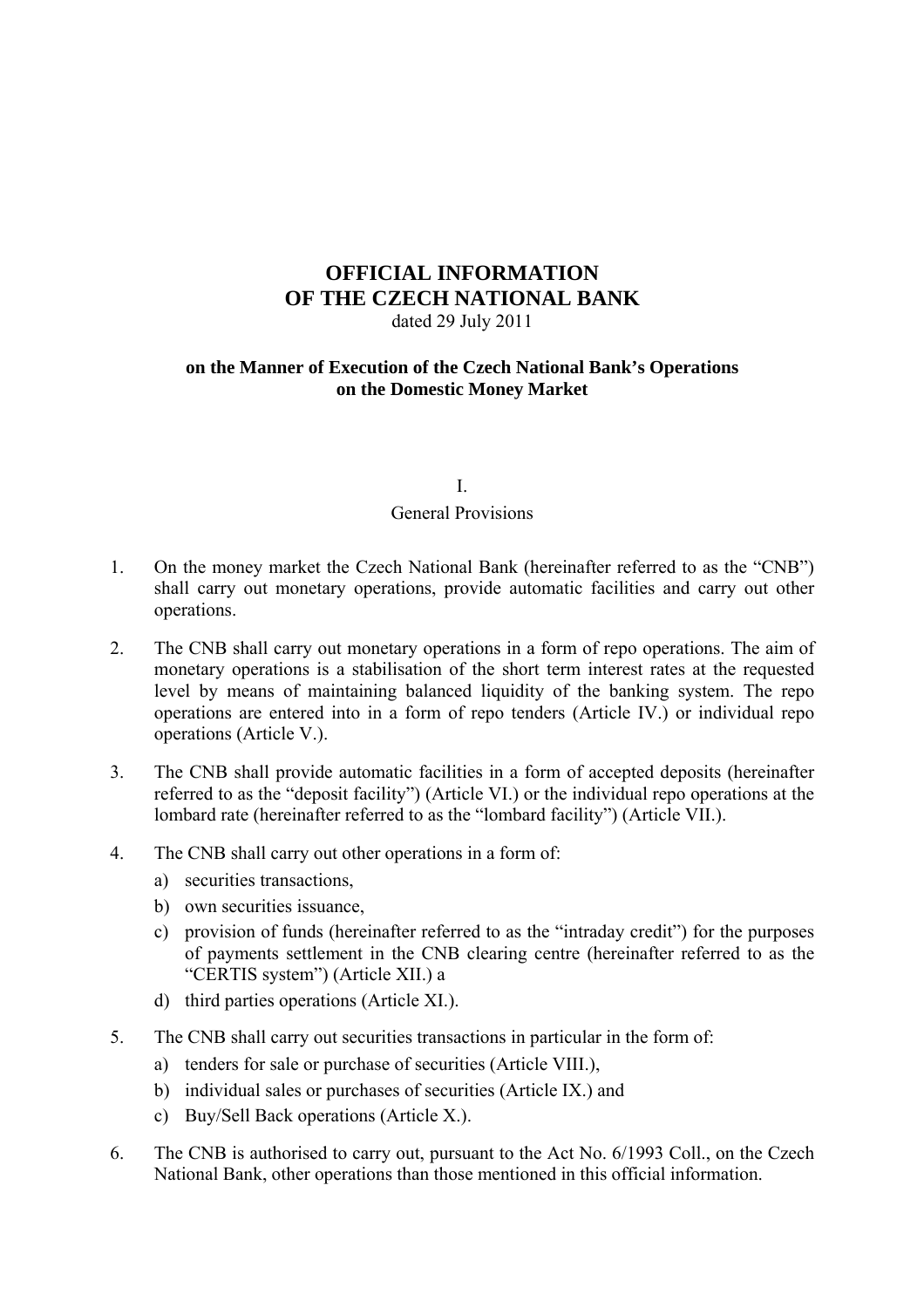#### II Transaction counterparties

- 1. The CNB shall carry out repo operations pursuant to the Article I with the financial institutions mentioned in the Article 25, paragraph 1 of Act No. 6/1993 Coll., on the Czech National Bank, as amended, except as otherwise stated.
- <span id="page-1-1"></span>2. The CNB shall carry out monetary operations only with counterparties which are subject to the minimum reserves requirement<sup>[1](#page-1-0)</sup>, duly care about the fluency of their outgoing payments pursuant to Article XII and have concluded the Master Agreement for Financial Transactions with CNB (hereinafter referred to as the "Master Agreement") which was published by the Czech Banking Association as banking activities standard. A template of the Master Agreement shall be published by the CNB in a manner which enables remote access.
- 3. The CNB shall provide automatic facilities only to counterparties which are subject to the minimum reserves requirement<sup>[1](#page-1-1)</sup>. The CNB shall provide access to the lombard facility only to counterparties having thereto concluded the Master Agreement with CNB.
- 4. The CNB shall carry out securities transactions only with direct participants of treasury bills (T-bills) auctions or medium-term and long-term government bonds auctions. The CNB shall carry out securities transactions in a form of the Buy/Sell Back operations and operations for third parties only with counterparties having thereto concluded the Master Agreement with CNB.
- 5. The CNB shall provide intraday credit only to counterparties which are subject to the minimum reserves requirement<sup>1</sup>, have an interbank payment account in the CERTIS payment system and have concluded the Master Agreement and the Master Agreement for Provision of the Intraday Credit with CNB.

#### III Financial instruments eligibility criteria

- 1. When carrying out money operations on the domestic money market the CNB shall accept and provide only bonds denominated in CZK which are:
	- a) issued by the CNB,

 $\overline{a}$ 

- b) issued by the Czech Republic,
- c) unconditionally guaranteed by the Czech Republic,
- d) issued by the European Union member states or the European Free Trade Association (hereinafter referred to as the "EFTA") member states, having the minimum credit rating  $A + (A1)$  from at least two of the following agencies: Fitch, S&P or Moody's,

<span id="page-1-0"></span><sup>&</sup>lt;sup>1</sup> The unabridged Provision of the CNB No. 2/2003 CNB Bull., dated 23 September 2003, stipulating the the terms and conditions for creating minimum reserves, as later amended.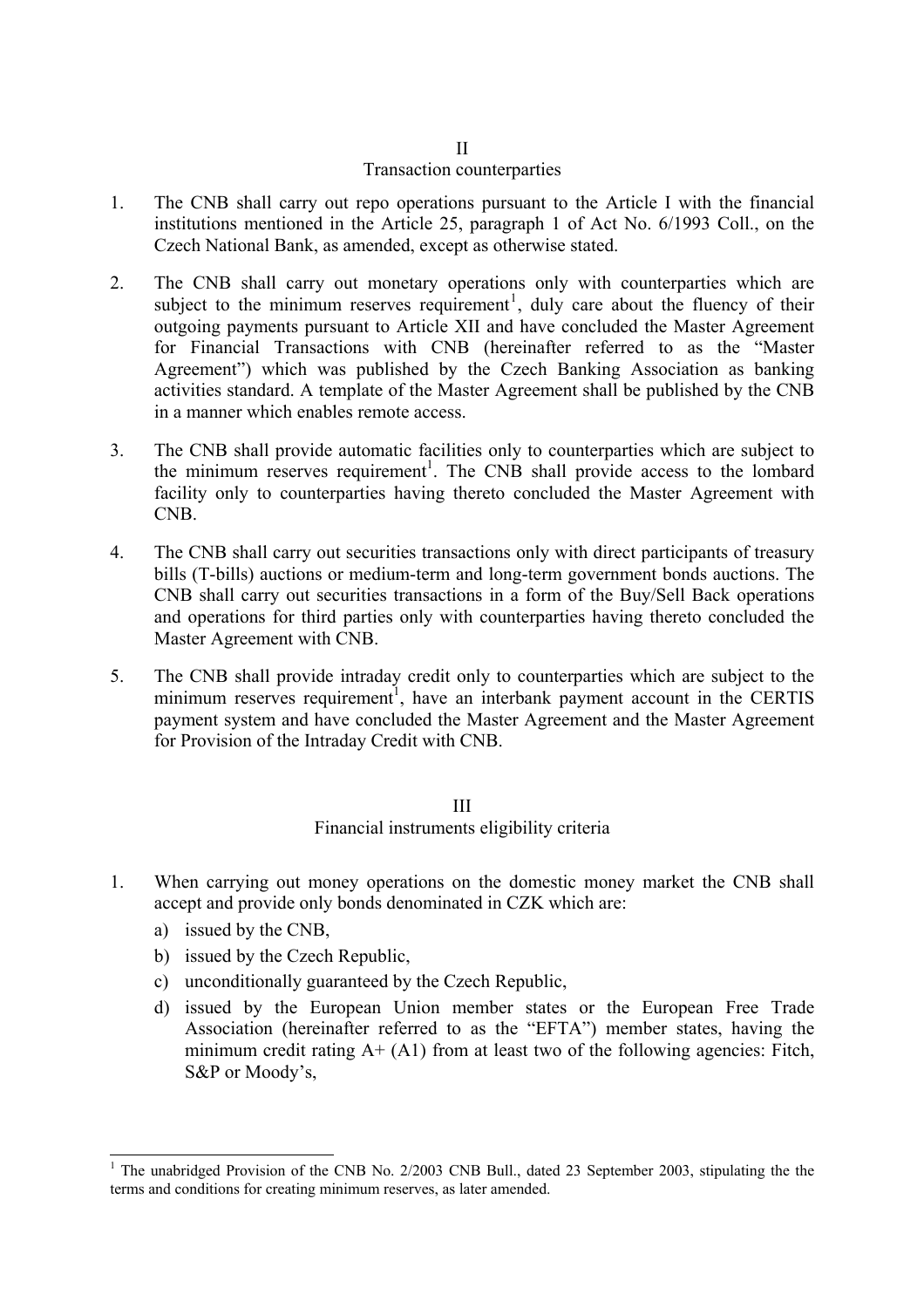- e) unconditionally guaranteed by a member state of the European Union or the EFTA, having the minimum credit rating  $A+ (A1)$  from at least two of the following agencies: Fitch, S&P or Moody's,
- f) issued by:
	- 1. the European Central Bank (ECB),
	- 2. the International Monetary Fund (IMF),
	- 3. the European Investment Bank (EIB),
	- 4. the Bank for International Settlements (BIS) or
	- 5. an international bank for development<sup>[2](#page-2-0)</sup>, having the highest credit rating from at least two of the following agencies: Fitch (AAA), S&P (AAA) or Moody's (Aaa) or
- g) issued by an issuer, having the highest credit rating from at least two of the following agencies: Fitch (AAA), S&P (AAA) or Moody's (Aaa).
- 2. Bonds under paragraph 1 must be registered in the Centrální depozitář cenných papírů, a.s. (Central Securities Depository, hereinafter referred to as the "CDCP") or in the Short-term Bond System (hereinafter referred to as the "SKD"). The bonds registered in CDCP must be at the same time accepted for trading on the official market of Burza cenných papírů Praha a.s. (the Prague Stock Exchange).
- 3. The list of eligible securities acceptable as financial collateral under paragraph 1 shall be maintained by the CNB and shall be published in a manner which enables remote access.

## IV.

### Repo Tenders

- 1. Repo tenders shall be organised by the CNB as a rule in the form of the American auction. A counterparty shall not be entitled to have access to a repo tender and the CNB may refuse the access to the counterparty in justified cases.
- 2. The CNB shall publish repo tenders announcements through information agencies and further in a manner which enables remote access. In the event of a technical fault the repo tender announcement shall be communicated in other suitable manner (e.g. by telephone or fax).
- 3. A repo tender announcement shall contain in particular information on:
	- a) the direction of the tender (supplying or withdrawing),
	- b) the date of beginning and termination of the repo operation,
	- c) the maximum number of bids which may be submitted by one counterparty (if not mentioned, it shall be 2 bids),
	- d) the minimum volume of each individual bid (if not mentioned, it shall be CZK 300 mil.),
	- e) the closing time for the acceptance of bids.
- 4. The repo tender announcement may also include further information, e.g. on:

<span id="page-2-0"></span><sup>&</sup>lt;sup>2</sup> Article 1 paragraph 19 of the Directive of the European Parliament and of the Council 2000/12/EC dated 20 October 2000 relating to the approach to the activities of credit institutions and their performance, as amended.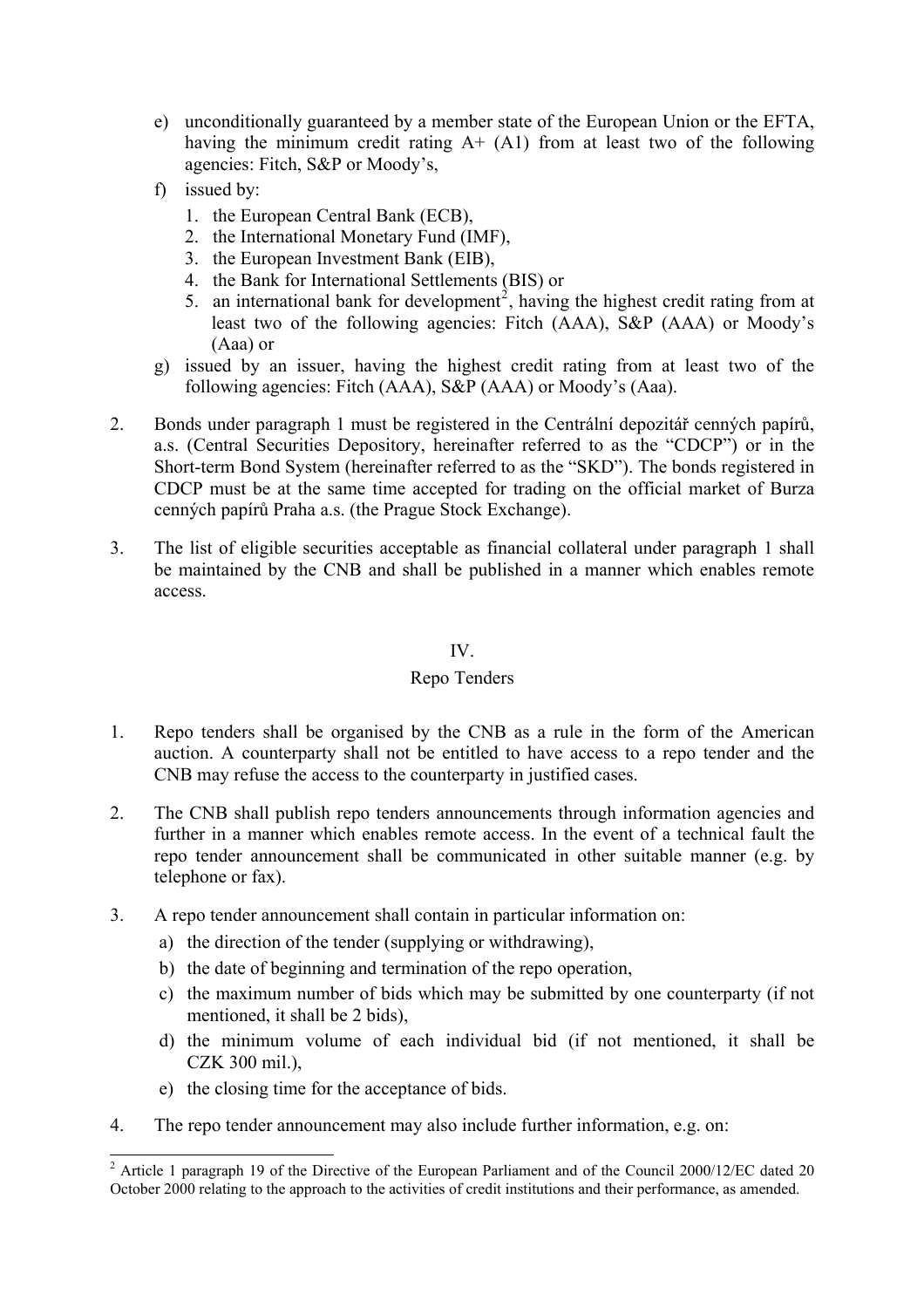- a) the limit interest rate acceptable,
- b) the overall volume offered,
- c) the maximum total bid limit of a single counterparty.
- 5. The eligible counterparties in a repo tender shall submit their bids in a technically suitable manner (e.g. through the Reuters system or by telephone) to the Financial Markets Department of the CNB, Interventions Division (hereinafter referred to as the "Dealing"). In the event of technical problems the CNB shall also accept other ways of submission of bids (e.g. a fax, a letter).
- 6. When submitting a bid, the counterparty in a repo tender shall specify the volume and the interest rate (with act/360 convention). Unless stipulated otherwise in the announcement of the tender, the volume of an individual bid must be an integral multiple of CZK 100 mil. and the interest rate must be specified in percentage to two decimal digits.
- 7. If the total volume of bids submitted by a single counterparty exceeds the maximum total bid limit of a single counterparty the CNB may reduce the bid volume of this counterparty or, eventually, completely reject its bids.
- <span id="page-3-1"></span>8. The CNB shall apply 2 % haircut pursuant to the Master Agreement<sup>[3](#page-3-0)</sup> when entering into repo operations.
- 9. The bids shall be satisfied according to the bid interest rate up to the volume of the repo tender. If it is not possible to satisfy all bids with the same interest rate level the bids shall be satisfied proportionately.
- 10. The CNB shall announce the result of the repo tender in a similar manner as the repo tender announcement. The results announcement shall contain in particular:
	- a) the minimum, the average and the maximum accepted interest rates,
	- b) the percentage of allocation of bids in the event of proportionate reduction.

### V.

### Individual Repo Operations

- 1. Individual repo operations shall be carried out on the instigation of the CNB.
- 2. The CNB shall apply 2 % haircut pursuant to the Master Agreement<sup>3</sup> when entering into individual repo operations.

### VI.

### Deposit Facility

 $\overline{a}$ 

<span id="page-3-0"></span><sup>&</sup>lt;sup>3</sup> Article 1 paragraph 3 of the Margin Maintenance Annex and Article 1 paragraph (II) letter (b) of the Special Provisions of he Master Agreement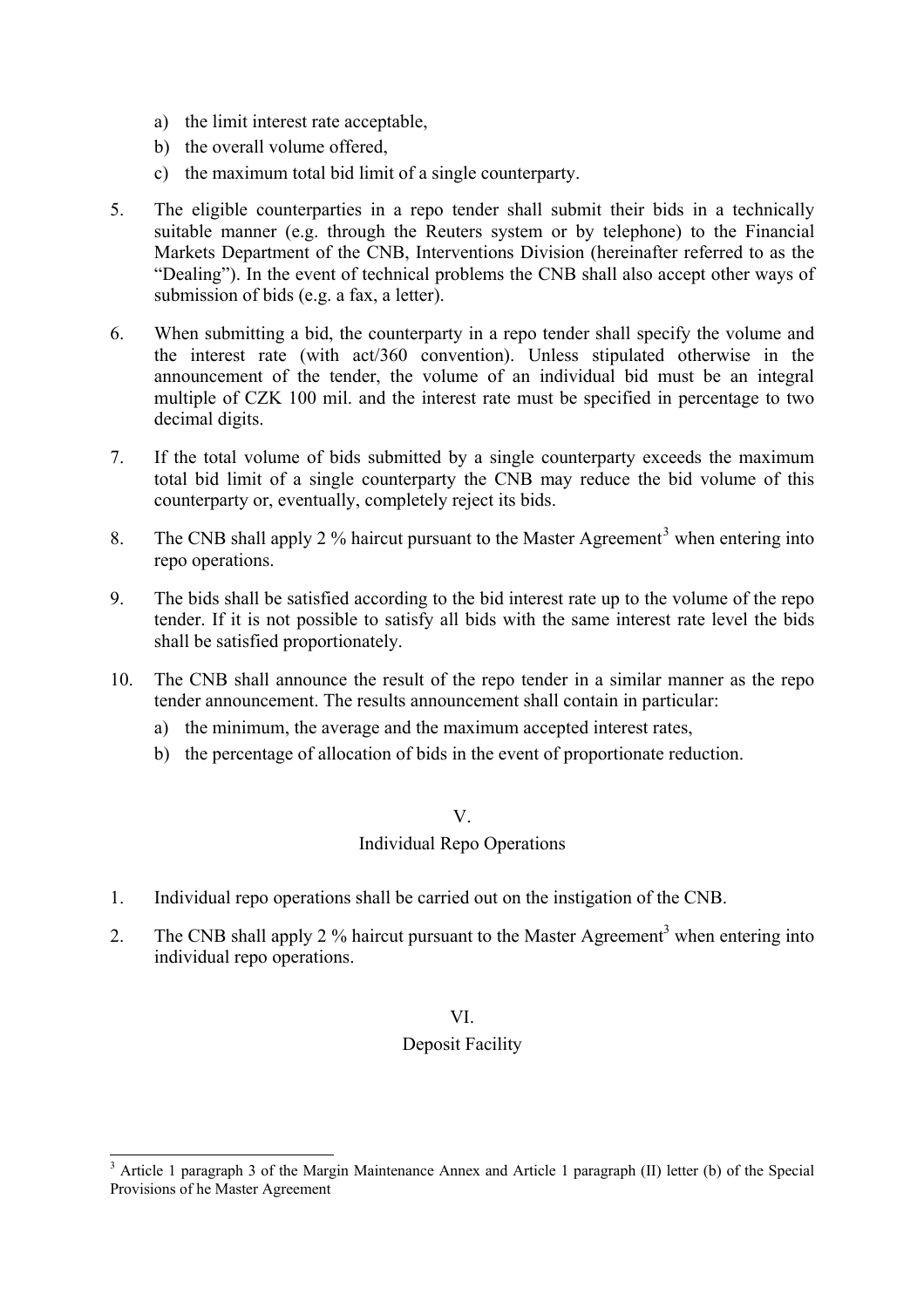- 1. Within the scope of the deposit facility the counterparties may place their available funds with the CNB. In a standard way the deposit shall start at the day of request and it is redeemable at the next business day (i.e. O/N maturity). The CNB may, in case of need, adjust the value date and maturity. The CNB may also decide on temporary cancellation or restriction of the deposit facility.
- 2. The minimum acceptable volume of deposit shall be CZK 10 million. The deposit is remunerated at the CNB discount rate using the act/360 day-count convention. The CNB may, before entering into a deposit transaction, unilaterally change or extend the conditions of the deposit facility. Possible changes of these conditions are published via Reuters or Bloomberg systems. In the event of technical fault the CNB shall publish the changes of the conditions in other suitable manner (e.g. by telephone or fax).
- 3. A condition for depositing funds with the CNB is the counterparty's request submitted not later than 15 minutes prior to the closing of the accounting day in CERTIS system.
- 4. Counterparties shall submit their requests for deposits through the Reuters system or by telephone to the CNB's Dealing. In the event of technical problems, the CNB shall also accept some other manner of submission of an bid (e.g. a fax, a letter).

### VII.

### Lombard Facility

- 1. Within the scope of the lombard facility the counterparties may refinance themselves from the CNB via lombard repo.
- 2. In a standard way the lombard repo shall start at the day of request and it is redeemable at the next business day (i.e. O/N maturity). The CNB may, in case of need, adjust the value date and maturity.
- 3. The minimum acceptable volume of a lombard repo shall be CZK 10 million. For the purpose of the repurchase price<sup>[4](#page-4-0)</sup> calculation the CNB's lombard rate and the  $act/360$ day-count convention shall be used. The CNB may, before entering into a lombard repo, unilaterally change or extend the conditions of the lombard facility. Possible changes of these conditions are published via Reuters or Bloomberg systems. In the event of technical fault the CNB shall publish the changes of the conditions in other suitable manner (e.g. by telephone or fax)
- 4. The CNB shall apply 2 % haircut pursuant to the Master Agreement<sup>3</sup> when entering into the lombard repo.
- 5. Counterparties shall submit their requests for the execution of a lombard repo to the CNB's Dealing (e.g. through the Reuters system or by telephone) no later than 25 minutes before the end of CERTIS scheduled operating hours. In the event of technical problems, the CNB shall also accept other suitable manners of submission of an order (e.g. a fax, a letter).
- 6. CNB shall not enter into a lombard repo with the counterparty when the term stipulated in paragraph 5 is not met or in the case when:

<span id="page-4-0"></span> 4 Article 2 paragraph (3) of the Product Annex for Repurchase Transactions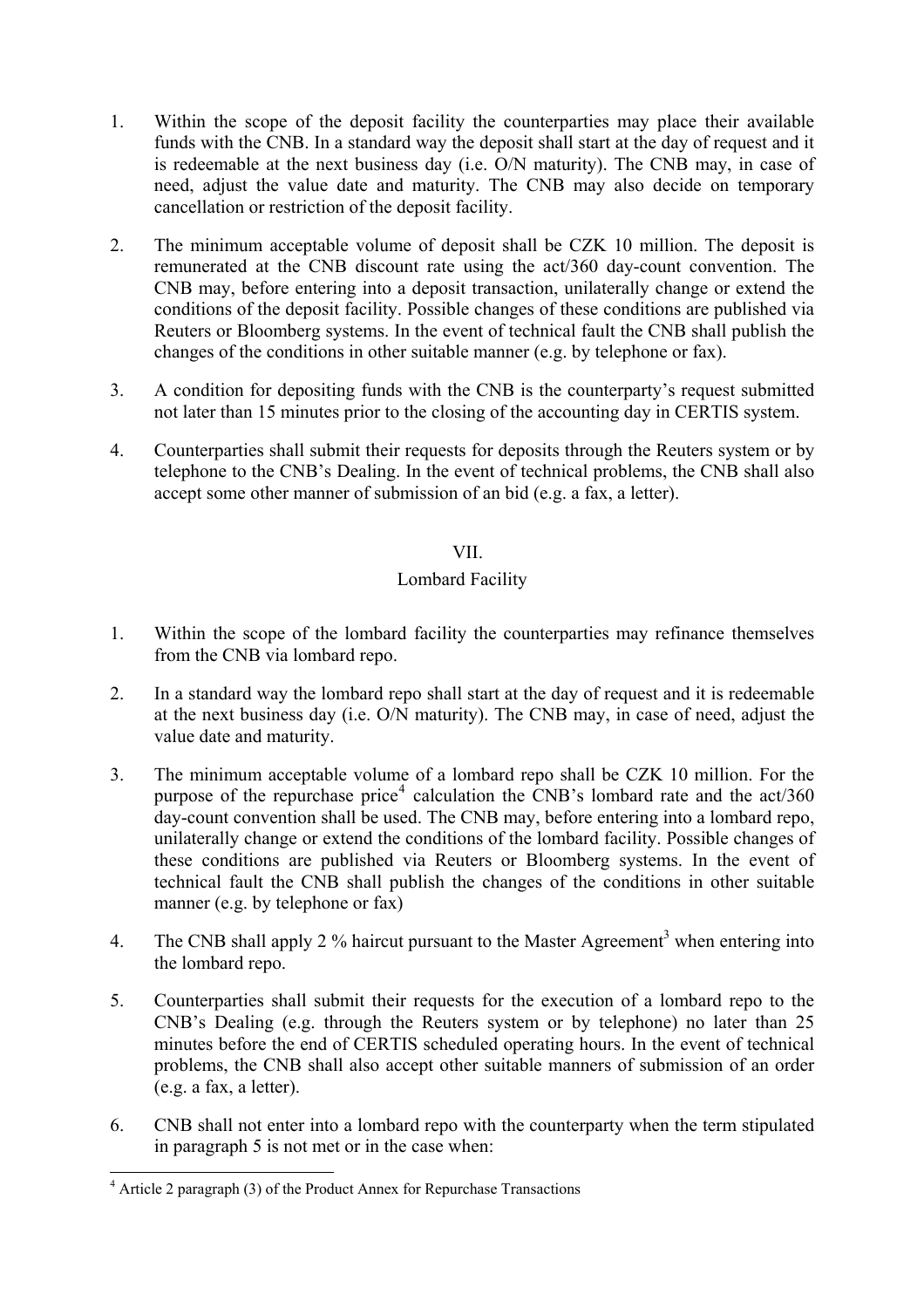- a) CNB will have decided on a temporary cancellation or restriction of lombard repo,
- b) due to technical reasons in CERTIS system, SKD, CDCP, communication systems or force majeure it is not possible to make a payment or securities transfer.
- 7. If it is not possible to tie the transfer of securities to the effecting of the payment (the delivery versus payment principle) during the settlement of the lombard repo, the CNB shall provide the funds ensuing from the agreed-upon lombard repo only after the counterparty's securities have been transferred to its securities account.
- 8. If the delivery versus payment principle is not applied at the repayment of a lombard repo, the CNB shall transfer the securities to the counterparty's securities account only after the repurchase price has been transferred to the CNB's payment account in the CERTIS system.
- 9. In the event that the conditions of the agreed-upon lombard repo are not fulfilled by either of the parties, the issues concerning penalties will be solved in accordance with the concluded Master Agreement.
- 10. In the case when Master Agreement for Provision of the Intraday Credit stipulates conditions for entering into the lombard repo different from those laid down in this Article, the conditions of the Master Agreement for Provision of the Intraday Credit shall be used.

### VIII.

## Tenders for the Sale or Purchase of Securities

- 1. The CNB shall organise tenders for the sale or purchase of securities (hereinafter referred to as the "tenders") as a rule in the form of the American auction.
- 2. The CNB shall publish announcements of the tenders through information agencies and further in a manner which enables remote access. In the event of a technical fault the tender announcement shall be communicated by other suitable manner (e.g. by telephone or fax).
- 3. The tender announcement shall in particular contain information on:
	- a) the direction of the tender (purchase or sale),
	- b) the settlement date,
	- c) the securities (identification),
	- d) the maximum number of bids submitted by one eligible counterparty (if not mentioned, it shall be 2 bids),
	- e) the minimum volume of each individual bid (if not mentioned, it shall be CZK 100 million in the face value of securities),
	- f) the closing time for the acceptance of bids.
- 4. The tender announcement may also include further information, e.g. on:
	- a) the limit acceptable yield,
	- b) the total volume offered.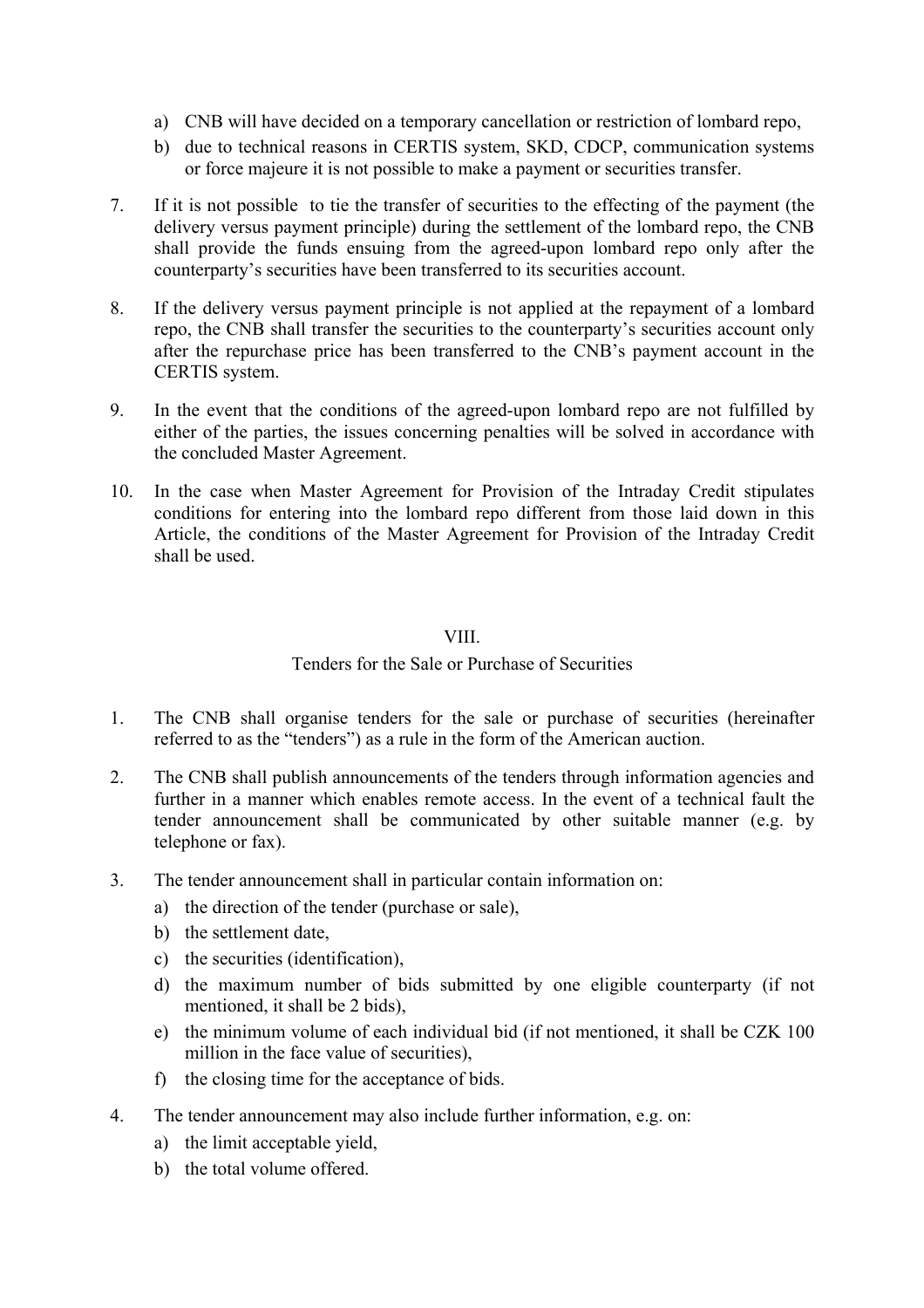- 5. The eligible counterparties shall submit their bids through the Reuters system or by telephone to the CNB's Dealing. In the event of technical problems, the CNB shall also accept other suitable manners of submission of a bid (e.g. a fax, a letter).
- 6. When submitting a bid, the eligible counterparty in the tender shall submit the volume and the yield. Unless stipulated otherwise in the tender announcement, the volume of each individual bid must be an integral multiple of CZK 50 mil. of the face value of securities and the yield must be specified in percentage to two decimal digits.
- 7. Bids in the tender shall be satisfied according to the offered yield, up to the volume of the tender. If it is not possible to satisfy all bids with the same level of the yield, these shall be satisfied proportionately.
- 8. The CNB shall announce the result of the tender in a manner similar to that in which it provides the tender announcement. The results announcement shall contain in particular:
	- a) the minimum, the average and the maximum accepted yield,
	- b) the percentage of allocation of the bids in the event of proportionate reduction.
- 9. If it is not possible to settle the deal on the basis of delivery versus payment principle, the CNB shall perform only after it has been confirmed that its counterparty has fulfilled its obligation.

# IX.

## Individual Sales or Purchases of Securities

Individual sales or purchases of securities shall be carried out on the instigation of the CNB.

## X.

## Buy/Sell Back Operations

- 1. A Buy/Sell Back operation shall for the purposes of this Official Information mean sale and repurchase, or purchase and resale of a security, concluded with a single counterparty at one moment with different settlement dates.
- 2. Buy/Sell Back Operations shall be carried out on the instigation of the CNB.
- 3. The CNB shall apply 2 % haircut pursuant to the Master Agreement<sup>3</sup> when entering into Buy/Sell Back operations.

## XI.

## Third parties operations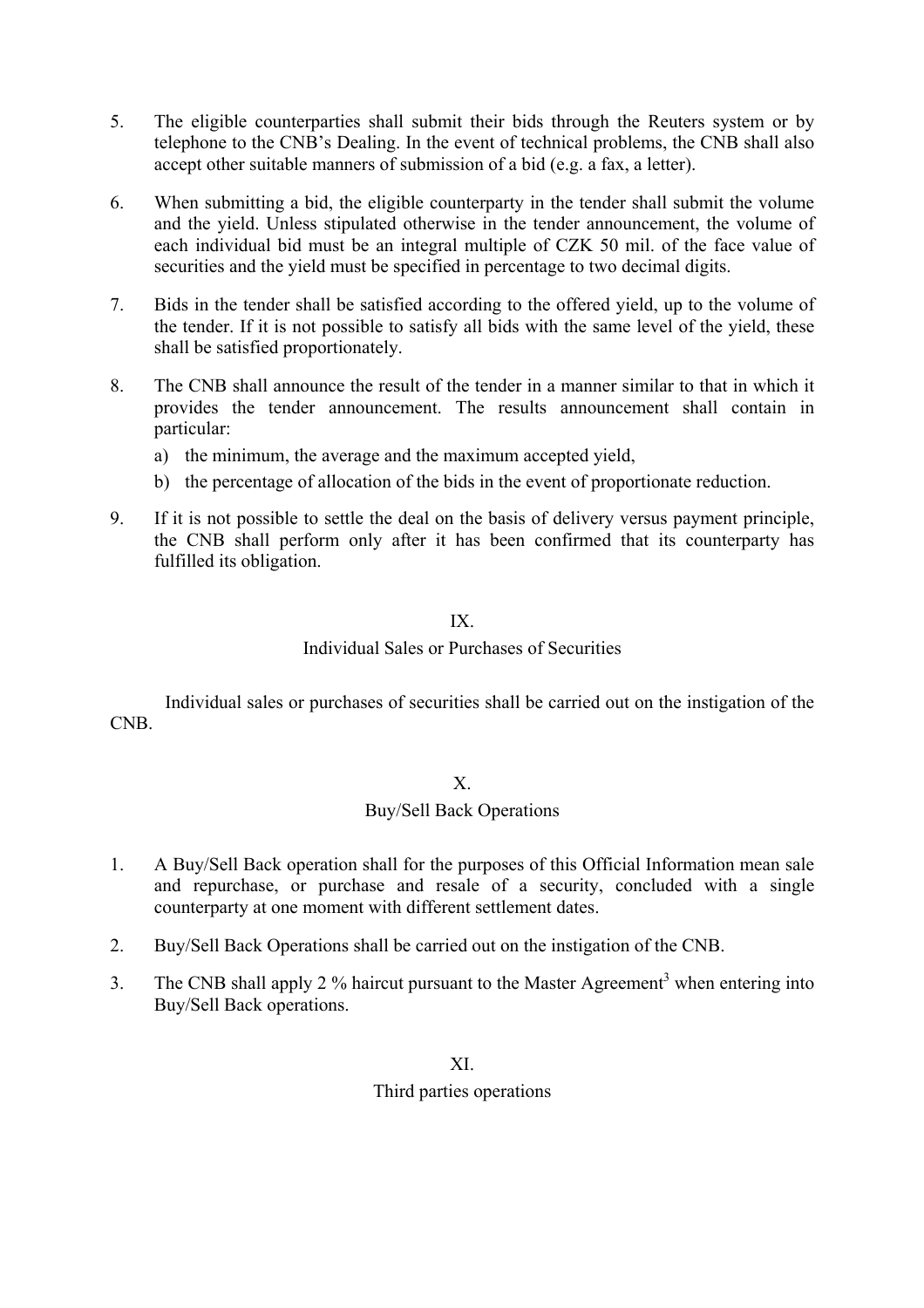The CNB shall carry out the repo operations and deposits for third parties on the instigation and in line with the instructions of the client. CNB may restrict clients' access for these operations.

XII.

Provision of Intraday Credit for the Purposes of Fluent Settlement in the CERTIS System

- 1. With the aim to guarantee conditions for fluent payments processing in CERTIS system the CNB shall provide an intraday credit to the counterparties mentioned in Article II, paragraph [5](#page-7-0)). The intraday credit is provided pursuant to the SKD Rules<sup>5</sup>.
- <span id="page-7-1"></span>2. Due care about the fluency of outgoing payments pursuant to Article II, paragraph 2) shall mean preventing counterparty's outgoing payments holding due to the lack of cash balance on its CERTIS payment account. For this purpose counterparties may draw the intraday credit. The intraday credit shall be drawn in time an in sufficient volume. When a counterparty makes default in charging the intraday credit or when it draws the intraday credit in an insufficient volume the CNB shall appeal for correction. Covering the outgoing payments with the incoming payments in favour of the counterparty that were not yet transferred due to lack of cash balance on the counterparty's payment system account shall not be taken as due care about the fluency of outgoing payments.
- 3. The amount of the funds to be provided shall be determined by the CNB on the basis of the value of the financial instruments provided as financial collateral in the SKD. The CNB shall provide funds at the level of the market value of the provided securities adjusted with the coefficient announced by CNB before starting the accounting day in SKD. The CNB shall determine the market value of securities pursuant to the SKD Rules<sup>[5](#page-7-1)</sup> The eligible collateral shall be the financial instruments mentioned in the Article III which are registered in the SKD System.
- 4. In the event that the funds provided are returned to the CNB on the same day on which they were provided, interest shall not be calculated on these funds.

### XIII.

### Repealing Provision

The Official Information of the CNB No. 9/2007 CNB Bull., on the Manner of Execution of the Operations of the CNB on the Money Market shall hereby be repealed.

### XIV.

### **Effect**

This Official Information shall be adhered to from 15 August 2011.

<span id="page-7-0"></span><sup>&</sup>lt;sup>5</sup> Official Information of the CNB No. 10/2007 CNB Bull., on issuing the Rules of the short-term bond system.